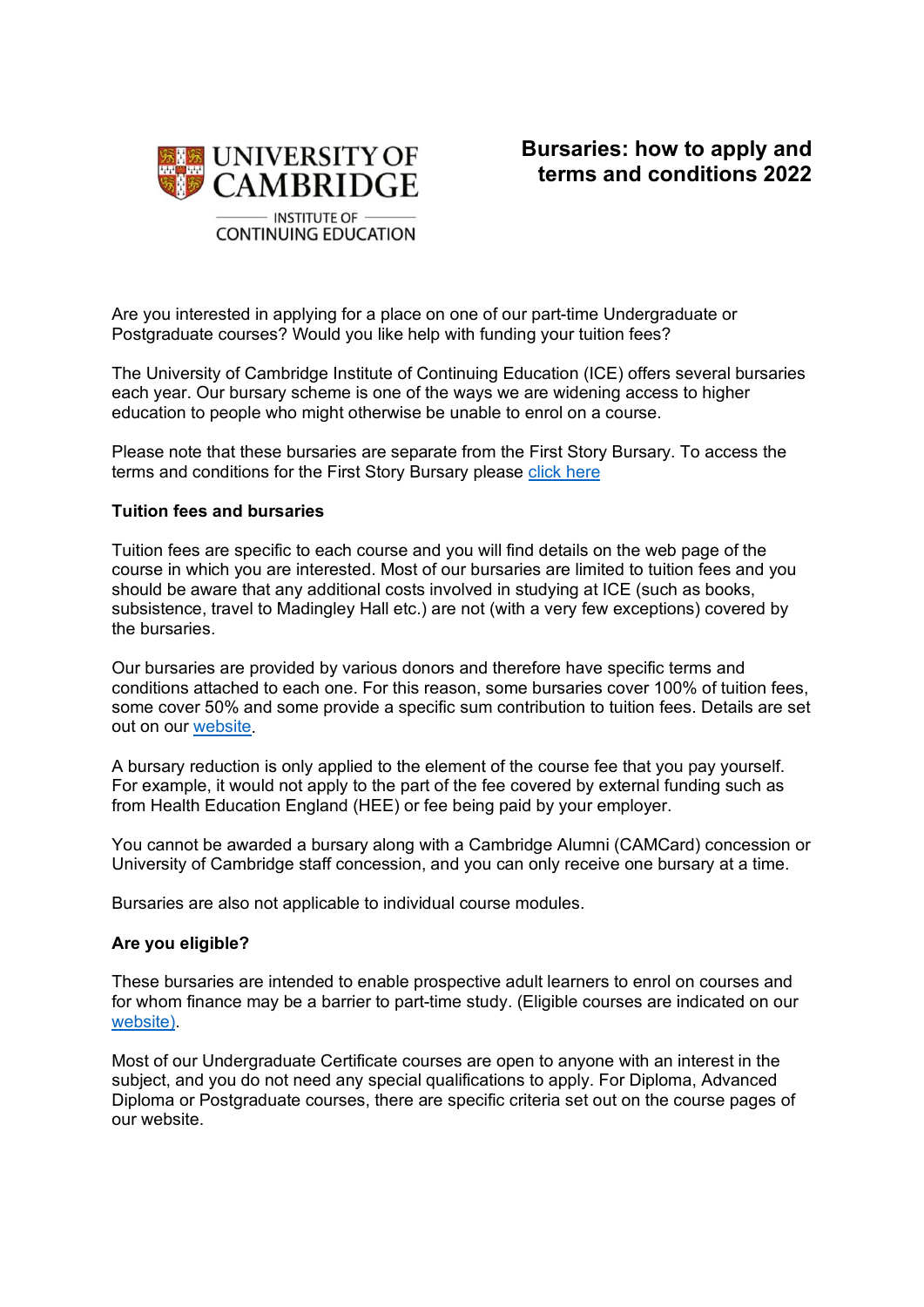Other eligibility requirements are as follows:

- You must be at least 18 years old;
- For undergraduate course bursaries, you do not currently hold a recognised higher education level qualification (FHEQ level 4 or higher). *This requirement is not relevant for the Classics for All bursary or the Irene Cooper Coaching bursary*;
- You can demonstrate that your current financial means would preclude you from selffunding your tuition fees (eg household income below £25,000 per annum or in receipt of specified State benefits or sole income is State Pension and/or you are in receipt of Pension Credit). You may be required to provide evidence of your financial circumstances if offered a bursary award before it can be confirmed and applied. Please note, some of our bursaries (*ourcambridge* for example) do not have financial criteria elements - please view the bursary summary on our [website](https://www.ice.cam.ac.uk/bursaries/bursaries-and-concessions-available) for further information. *This requirement is not relevant for the Classics for All bursary*;
- Unless otherwise stated, teaching and assessment for ICE courses are in English. If your first language is not English, please refer to our [Information for Applicants](https://www.ice.cam.ac.uk/info-for-applicants) pages for further guidance.

Please note that as we normally receive a greater number of applications than we have bursaries available, not all applications will be successful. Bursaries are only available for application in the current admissions cycle and will not be retrospectively applied to current or former students.

If you are awarded a bursary, we will ask you to confirm your enrolment on the course within two weeks of the date of notification in order to accept the bursary and confirm your place on the course. Unclaimed bursaries will be awarded to other applicants in the event of nonbooking.

Bursaries are repayable in full if you do not complete the course, where the Institute considers that there are no significant mitigating circumstances.

The deadline for application to these bursaries is 12noon, Tuesday 19 April 2022 (31 March 2022 for the Classics for All bursary) and applicants will be informed of the outcome within one month of this date. However, the Bursary Panel meets twice a year in April and September to consider applications received up to each of these dates. Bursary offers will be made within two weeks of each panel meeting. Further bursary offers following the April 2022 Bursary Selection Panel meeting will be made depending on funds remaining for the academic year.

## **How to apply**

If you wish to apply for an Institute of Continuing Education bursary you must first apply online through the ICE application portal for your chosen course. Once you have completed your course booking, you will be informed of the bursaries available which you may be able to apply for, if you are eligible. The online [bursary application form](https://www.ice.cam.ac.uk/bursary-application) is a short process and will ask you to provide additional information depending on the bursary you are applying for.

You must provide a personal statement, outlining your motivations for applying for the bursary and how it will enable you to study at ICE if successful.

*ICE reserves the right to select the successful applicants against the criteria specified for each bursary award. We also reserve the right to reject a candidate if they do not meet the entry requirements set out above.*